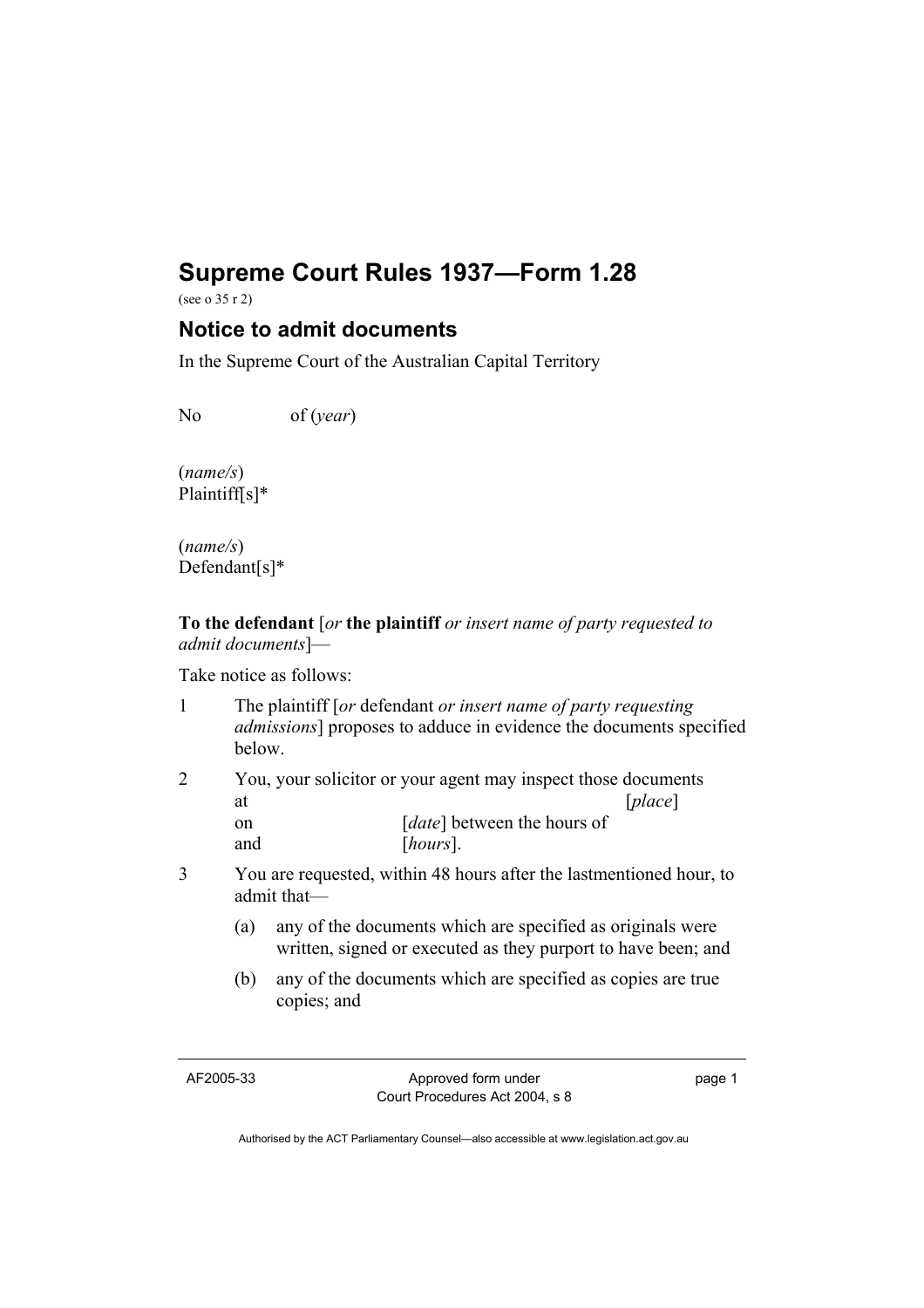(c) any of the documents which are stated to have been served, sent or delivered were served, sent or delivered as stated.

Date:

Signed:

(Plaintiff [*or* Defendant *or insert name of party requesting admissions*]) *or* (Solicitor or agent for the plaintiff [*or* defendant *or insert name of party on whose behalf admissions are requested*])

#### **Documents to be admitted**

[*Here describe the documents requested to be admitted, for example as follows*:]

*Example* 

#### **Originals**

| description of documents                                                                            | dates           |
|-----------------------------------------------------------------------------------------------------|-----------------|
| agreement in writing between $AB$ and $CD$ 1st part and 1 January 2001<br>$EF$ 2nd part             |                 |
| indenture of lease from $AB$ to $CD$                                                                | 1 February 2001 |
| indenture of release between $AB$ and $CD$ 1st part etc                                             | 2 February 2001 |
| letter—defendant to plaintiff                                                                       | 1 March 2001    |
| policy of insurance on goods by ship <i>Isabella</i> on<br>voyage from Oporto to London             | 3 December 2000 |
| memorandum of agreement between CD, captain of<br>ship, and $EF$                                    | 1 January 2001  |
| bill of exchange for \$200 at 3 months, drawn by AB<br>on and accepted by CD, indorsed by EF and GH | 1 May 2001      |

AF2005-33 Supreme Court Rules 1937—Form 1.28 page 2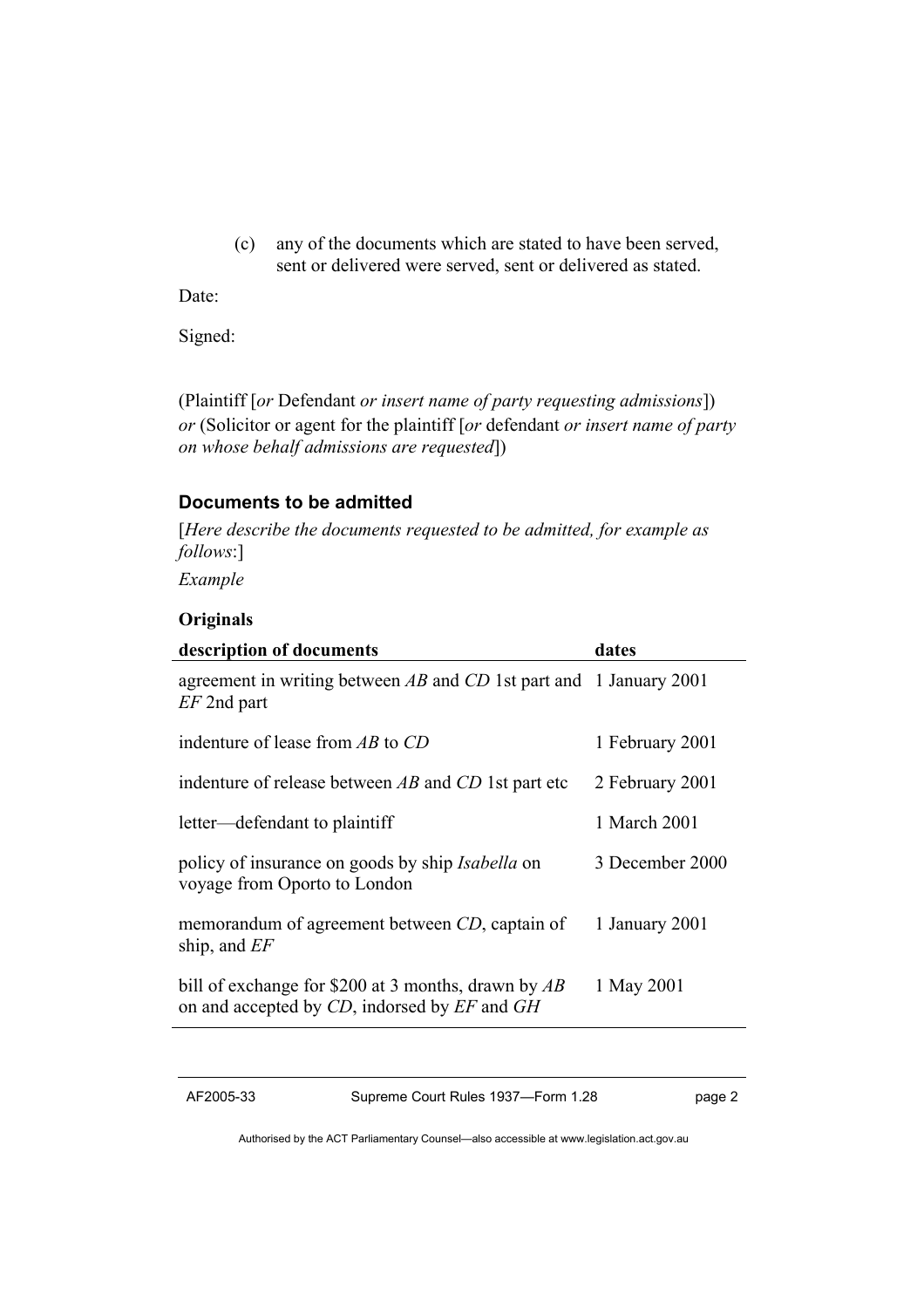| <b>Copies</b>                                                     |                 |                                                                               |  |  |  |  |
|-------------------------------------------------------------------|-----------------|-------------------------------------------------------------------------------|--|--|--|--|
| description of<br>documents                                       | dates           | original or duplicate<br>served, sent or delivered,<br>when, how, and by whom |  |  |  |  |
| register of baptism of $AB$ 1 January 2001<br>in the parish of 10 |                 |                                                                               |  |  |  |  |
| letter—plaintiff to<br>defendant                                  | 1 February 2001 | sent by post, 2 February<br>2001                                              |  |  |  |  |
| notice to produce papers                                          | 1 March 2001    | served 2 March 2001, on<br>defendant's attorney by EF<br>of                   |  |  |  |  |

*\*(delete if inapplicable)*